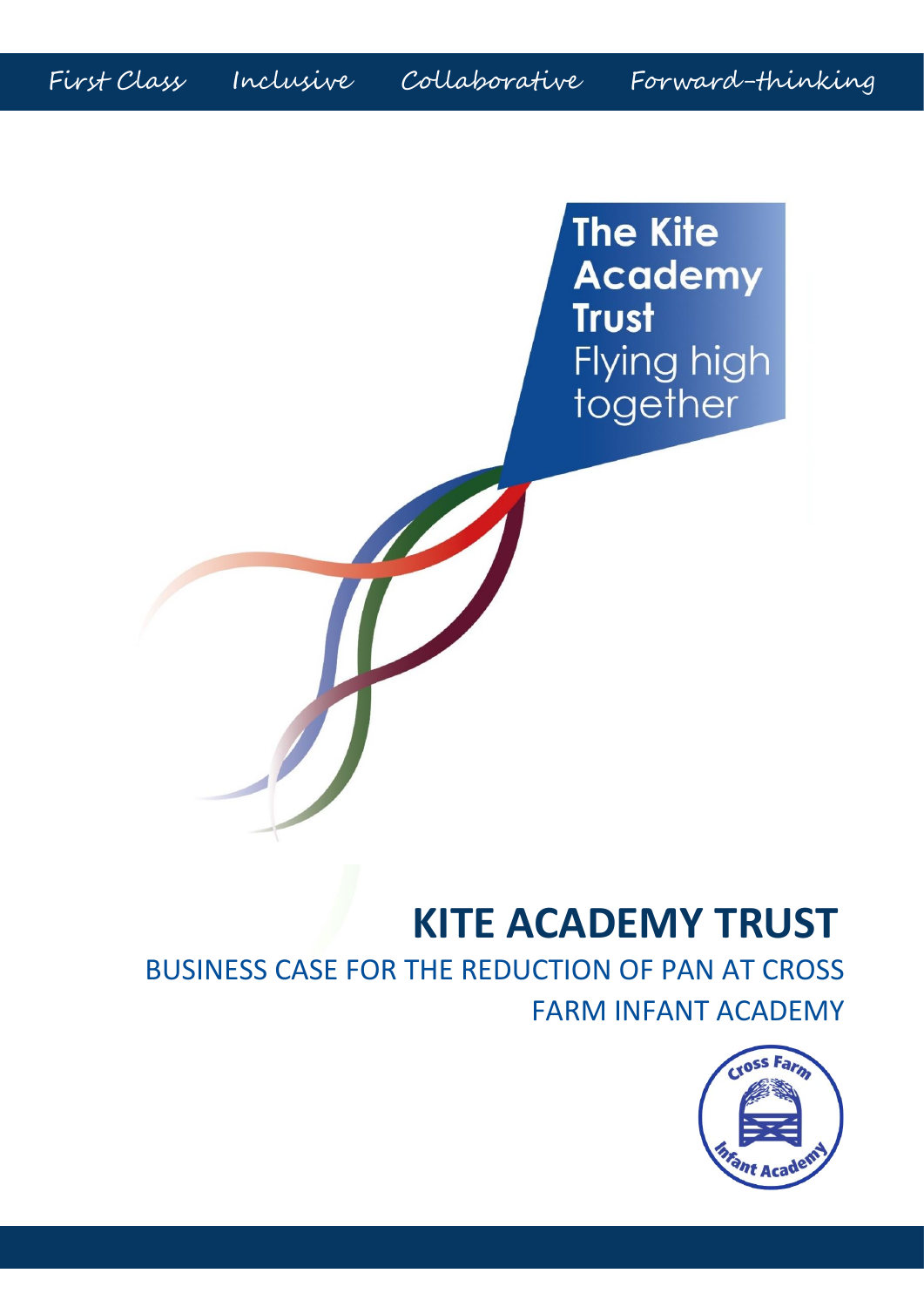# Contents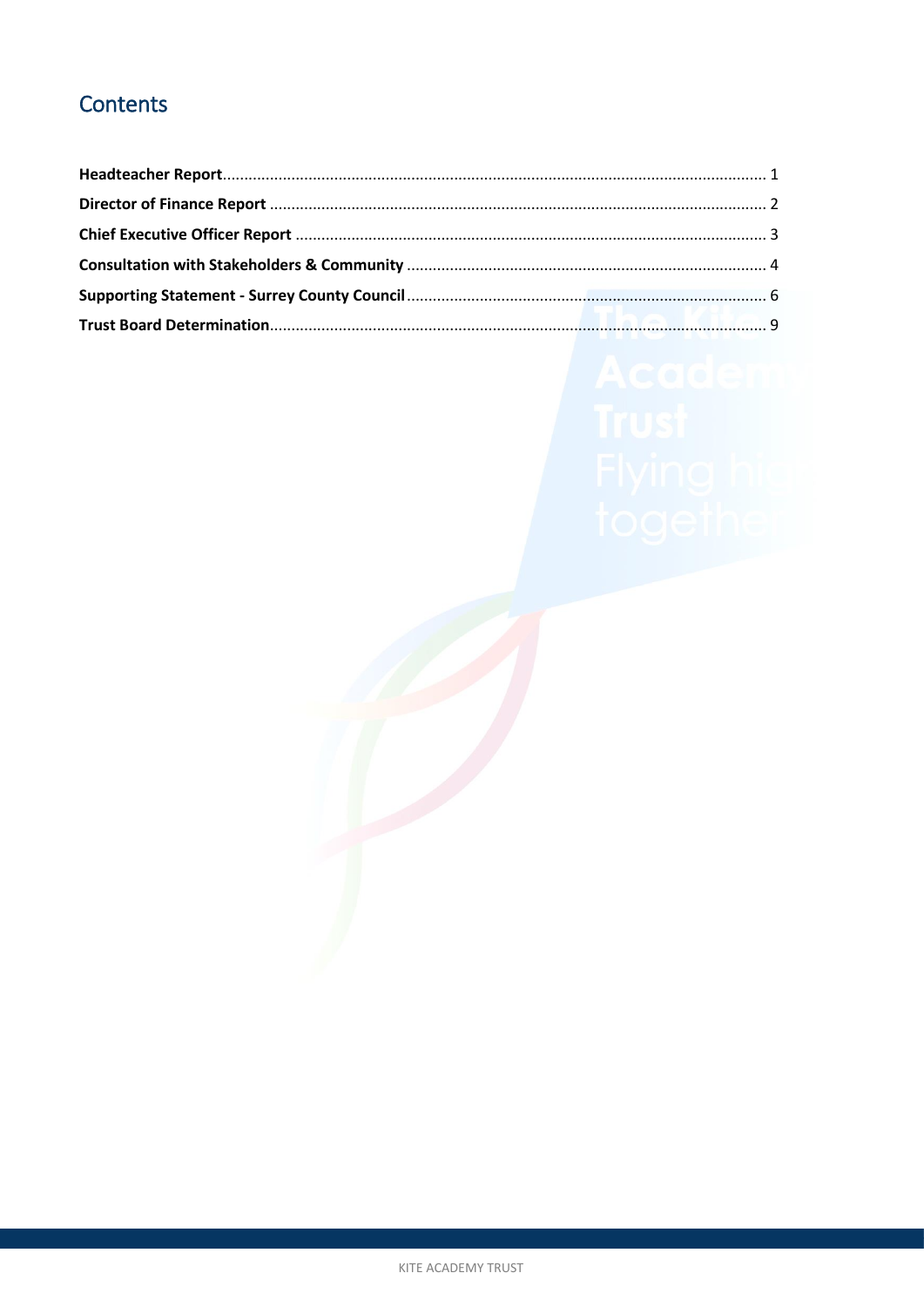# **PROPOSAL TO REDUCE PAN AT CROSS FARM INFANT ACADEMY FROM 60 TO 30 AS AN IN-YEAR VARIATION, WITH EFFECT FROM SEPTEMBER 2023**

## <span id="page-2-0"></span>Headteacher Report

There has been a significant change which prompts our proposal for a reduction in PAN to 30 from September 2023. The birth rate has dropped across the Surrey Heath area and Surrey County Council have consulted with the leaders in the area to see if they will be able to come up with a solution to half empty classes in the primary classes across the area. This change means that Surrey County Council fully support our application for this reduction in PAN.

#### **Context**

Before 2016, Cross Farm Infant Academy had a Published Admissions Number of 50 and operated mixed-age classes for all year groups, due to fluctuating numbers. This made it very difficult to plan ahead and deploy staff effectively. Our school was expanded to a 2- form entry infant school with a Published Admissions Number of 60 in 2018. At this time, the school was expanded to meet a growing demand in the area, with the added benefit of equalising a historical PAN which was causing the school challenges in making effective use of resources. This was agreed by Surrey County Council because the projected numbers in the area were higher but in fact the school never fulfilled this.

More recently, Surrey has been dealing with a declining birth rate and our numbers have fallen accordingly over time. Fewer children in our school has had an impact on our budget, which has continued to be mitigated by the ongoing flexibility of the school staff and academy reserves. Income generation has been a key focus for the school and lettings have significantly increased over the past year. However, with a continuing trend of lower birth rates in Surrey Heath and limited housing development, it is clear that there is less demand for school places in Surrey Heath and Surrey County Council can now support our application to reduce our annual intake to 30. The birth rate in Surrey Heath has been in decline, which has impacted upon the number of pupils needing a school place for Reception each year for all schools in Surrey Heath.

This has an impact on Cross Farm Infant Academy with our numbers fallen accordingly, as you can see in this table which shows NOR over the last 5 years:

| 2017 | 2018 | 2019 | 2020 | 2021 |
|------|------|------|------|------|
| 161  | 168  | 171  | 148  | 136  |

#### **Implications for Staffing and Budget**

We will not able to give parents a concrete offer of one or two classes per year group each year as it is always dependent on how many people apply and then subsequently offered a place. Marketing this is a real challenge. In practice, those who accept their place at Cross Farm have placed us at  $2^{nd}$ ,  $3^{rd}$ ,  $4^{th}$  preference. They then often move to a school higher on their preference list if a place becomes available at their preferred school. This has huge implications for our school budget; children normally move before school census but the staffing structure and class structure have already been put in place for the year. This uncertainty impacts hugely on staff deployment and we have to be reactive to numbers. We are currently considering the needs of the children and the school for next academic year. We may well need to reorganise the class structure, depending on final numbers applying for a Reception place. Currently there are 21 first preferences for Cross Farm.

#### **James Titley-Rawson**

Academy Head Cross Farm Infant Academy Tel: 01252 835847 Email: [james.titley-rawson@crossfarm.kite.academy](mailto:james.titley-rawson@crossfarm.kite.academy)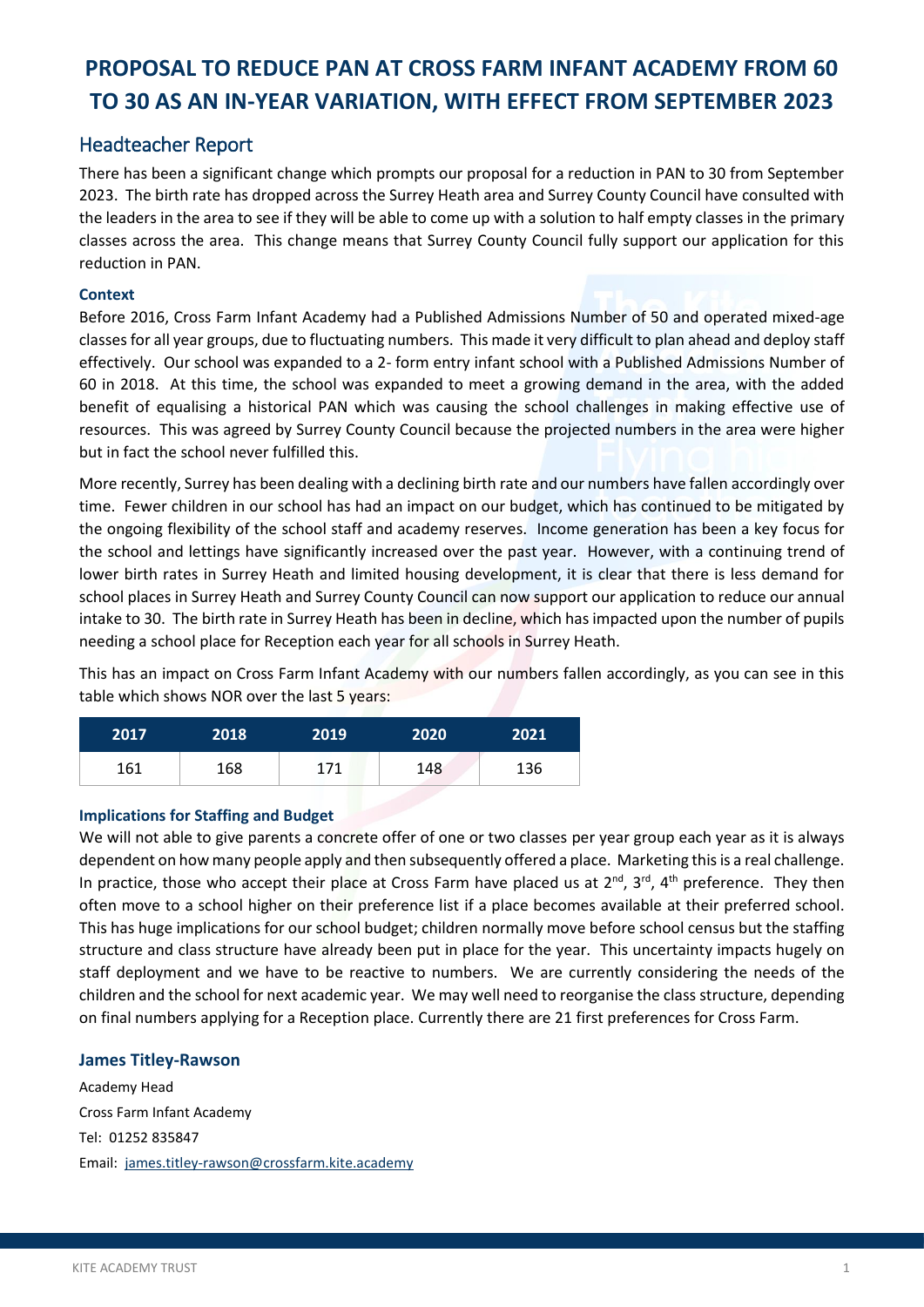# <span id="page-3-0"></span>Director of Finance Report

Cross Farm have experienced a sustained drop in pupil admissions, which is having an impact on staffing costs as the number of pupils and related GAG funding is not sufficient to maintain the level of staffing required for a two-form entry academy. Following substantial budget modelling and engagement with the Local Authority for analysis of birth rates and school place planning, it was agreed that the academy should seek to reduce their Pupil Admission Number (PAN) to 30 per year (from 60). Surrey County Council have supported this view (report included on pages 9-11) and with first choice preferences of 21 pupils on school place offer day, we are reviewing staffing needs for Cross Farm.

The tables below demonstrate the effect of maintiaining a PAN of 60 but without sufficient pupils to fill the spaces and the effect of reducing the PAN to 30. It should be noted that Kite have a policy of GAG pooling with breakeven budgets set for all academies. In order to effectively demonstrate the impact for Cross Farm of reducing the PAN the pooling element has been removed with central costs allocated to Cross Farm on a per pupil basis.

The table shows the impact of a 40 pupil intake per year to the academy's finances. However, an intake of 40 is still ambitious given the statistics provided by the Local Authority.

| <b>Cross Farm</b>                | 2021-22   | 2022-23   | 2023-24   | 2024-25   | 2025-26   |
|----------------------------------|-----------|-----------|-----------|-----------|-----------|
| In Year Surplus /Deficit)        | (24, 888) | 15,073    | (5,097)   | (38.998)  | (30, 463) |
| Surplus / (Deficit) Brought Fwd. |           | (24, 888) | (9, 815)  | (14, 912) | (53, 910) |
| Cumulative Surplus / (Deficit)   | (24, 888) | (9, 815)  | (14, 912) | (53,910)  | (84, 373) |

Following the efficiency review, the next step for the academy to become sustainable would be a move to a PAN of 30. The financial impact of this decision is detailed below:

| <b>Cross Farm</b>                | 2021-22   | 2022-23   | 2023-24 | 2024-25 | 2025-26 |
|----------------------------------|-----------|-----------|---------|---------|---------|
| In Year Surplus / (Deficit)      | (24, 888) | 60,036    | 52,310  | 40,113  | 16,748  |
| Surplus / (Deficit) Brought Fwd. |           | (24, 888) | 34,874  | 87,184  | 127,297 |
| Cumulative Surplus / (Deficit)   | (24, 888) | 34,874    | 87,184  | 127,297 | 144,045 |

As we can see, the financial situation changes significantly with a redued PAN of 30 which will allow Cross Farm to be a viable provider of infant education for the local community in the future. Therefore, I would support the reduction of their PAN to 30.

### **Paula Brooks**

Director of Finance / Chief Financial Officer Kite Academy Trust Tel: 01252 984930 Email: [paula.brooks@kite.academy](mailto:paula.brooks@kite.academy)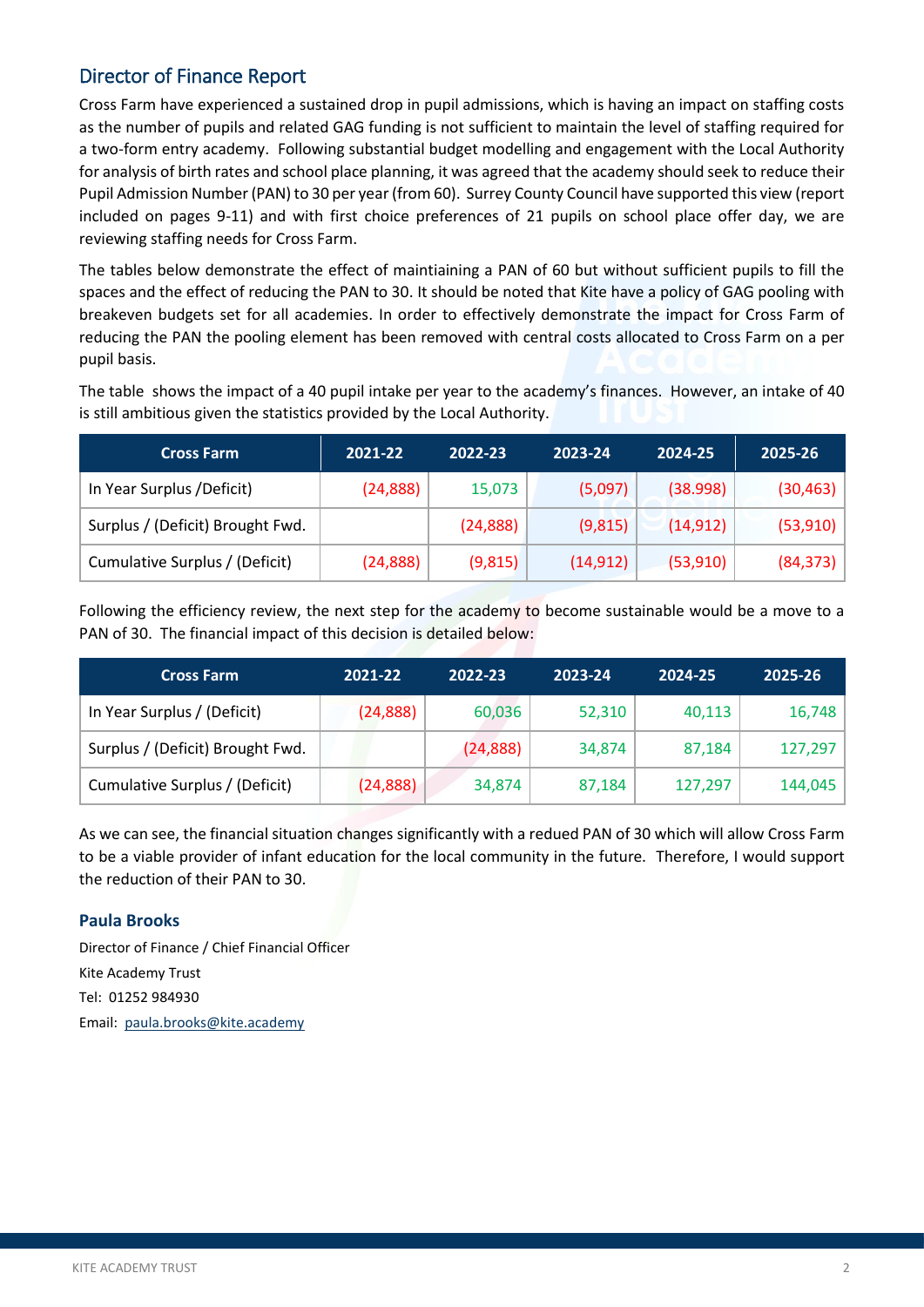## <span id="page-4-0"></span>Chief Executive Officer Report

Cross Farm Infant Academy, supported by The Kite Academy Trust (KAT), has taken every possible step to help make the school a viable proposition to continue as it is. Evidence is clear that there are not sufficient places needed within the local area. Surrey County Council called a meeting of local leaders and asked us to consider how we could support all schools in the area by removing excess places in Year R. Rather than all local schools struggling to fill classes, Cross Farm Infant Academy took the selfless decision to reduce its PAN which would help all the local schools in not chasing the same elusive EYFS places. Surrey has supported this proposal as it is in everyone's interest for schools to be full based on PAN and to afford staffing structures to meet their PAN.

The growth of KAT as a multi-academy trust is currently being compromised as its central funding is carrying a school whose current PAN does not make it a viable concern. The KAT has made some investment in marketing Cross Farm Infant Academy and in its school site to encourage prospective parents, however it is clear that pupil numbers are not there and without some action, all local schools face the same financial burden of running classes under PAN.

With school budgets becoming ever tighter the financial impact of unfilled class spaces is significant. School improvement relies on investment in resources, training and stability which Cross Farm are finding it hard to afford. The KAT reserves have been used to support Cross Farm, but this naturally impacts the support that can be given to our other 8 schools, which could be disastrous.

Cross Farm finds itself in this situation, through no fault of its own. The numbers of children requiring a place for Reception have declined and are predicted to continue declining over the next 5 years. We have provided a solution which not only solves the problem at Cross Farm, but it also helps local schools to be full. It is clear that making this decision now will help to ensure Cross Farm is sustainable in the future and to continue to be a high performing infant school with one form entry. It will enable the wider multi-academy trust to be able to invest in school improvement and maintain a motivated staff team giving certainty.

### **Christine Dickinson**

Chief Executive Officer Kite Academy Trust Tel: 01252 984930 Email: [christine.dickinson@kite.academy](mailto:christine.dickinson@kite.academy)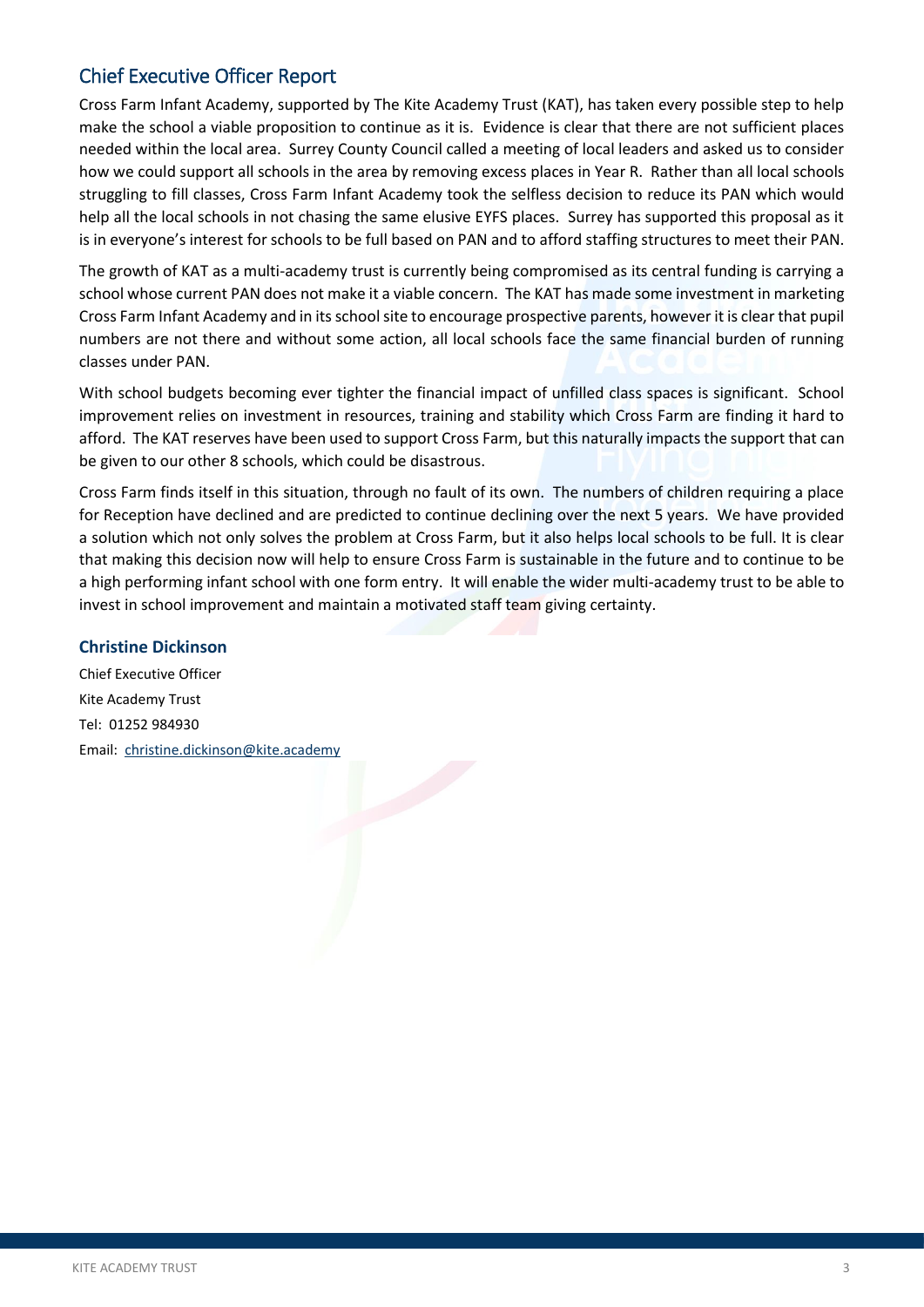# <span id="page-5-0"></span>Consultation with Stakeholders & Community

#### **Introduction**

The Trust held a consultation with stakeholders and the local community which ran between Monday  $15<sup>th</sup>$ November and Monday 27<sup>th</sup> December 2021. Details of the consultation process along with the responses/questions submitted can be found below. The Trust's responses to the points raised in the responses received have been published on the academy and Trust websites and shared with parents.

#### **Process**

- Consultation document drafted and distributed to all stakeholders
- Distributed to all local pre-school settings
- Distributed to all local schools including the two junior schools (Frimley CofE and Ravenscote) that the children attend after Cross Farm, who shared it with parents/carers
- Available via the academy website
- Available on the Trust website
- Shared on all academy Facebook pages

#### **Responses**

**4** responses were submitted and received within the consultation period: **3 disagreed** and **1 agreed** with the proposal. The concerns that were expressed were:

#### **1. The reduction in PAN would mean that there would be less choice for prospective parents**

The issue at the moment is that there is too much choice and many schools in the area are under capacity. In the surrounding area there are at least 6 schools, all with Good+ ratings from Ofsted, with Reception intake depending on where the family live (Lakeside, The Grove, Sandringham, Cross Farm, Heather Ridge, Mytchett). In 2022/23 the Frimley Green, Mytchett, Deepcut, Frimley and Heatherside areas are predicted to have 72 surplus places and this increases to 76 by 2025/26. Over the whole Surrey Heath area, the surplus places are 149 in 2022/23 and 173 in 2025/26.

If there are more places needed in the future, the academy would look to increase PAN again.

### **2. Children moving from a 1 form entry infant to a 3 form entry (Frimley CofE) or 5 form entry (Ravenscote) junior school would find the transition hard**

The schools always put plans in place to make transition easy. There are also the opportunities for children to move to 2 form entry junior classes (Lakeside, The Grove) or 1 form entry (Mytchett).

#### **3. Forest School Provision**

This would still be provided at Cross Farm and is also available at Sandringham, Lakeside and The Grove.

#### **4. Limited Year 3 choice for parents**

At Year 3, the vast majority of children at Cross Farm go to Frimley CofE or Ravenscote junior schools. Surrey place planning have considered the numbers of places that will be required in Year 3 and, even though there is some indicative cumulative growth over the planning period, pupil numbers still indicate that the demand going forward from Reception entry 2023 will remain within the total number of places available of 1,020 per year, including the removal of 30 places at Cross Farm.

#### **5. Parents would like small classes**

The problem with this is that government funding for schools is based on the expectation that there will be 30 children in each class. Legislation on infant class sizes requires schools to only have 30 children in each class meaning that, even with the addition of 1 extra child, an additional teacher must be employed. Smaller classes mean that resourcing becomes extremely tight and the school is not financially viable, which ultimately leads to closure.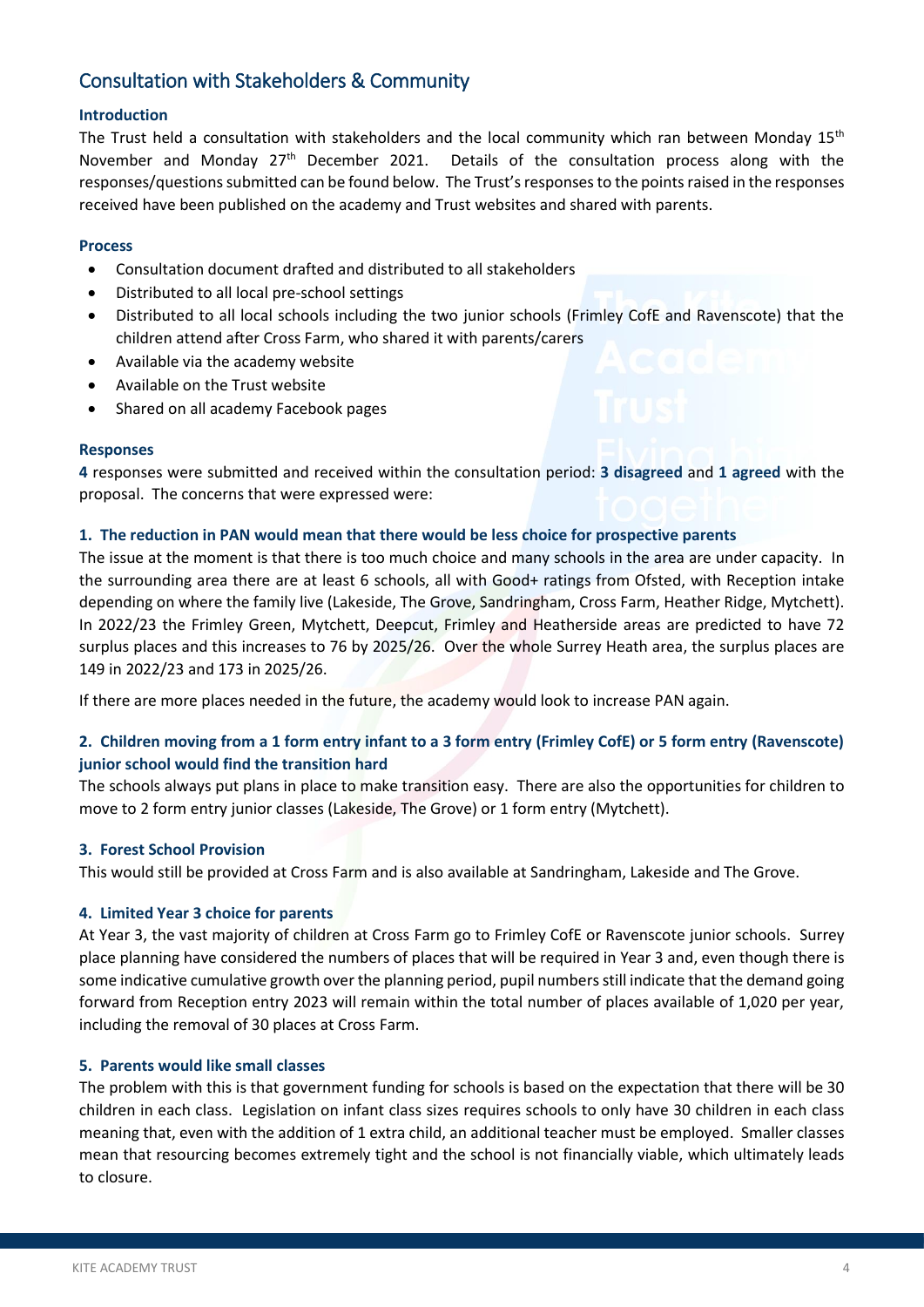#### **6. There is a proposal for extra housing in the area**

The Water's Edge development expects that the children from this development will go to Holly Lodge, as it's nearest school, and we are currently making decisions that will ensure that these children get a place at their most local school.

If there is demand for a lot of extra places in the future, the academy would look to increase PAN again.

We also received a copy of a letter which was also distributed to the parents of children at Frimley CofE from Simon Jarvis, CEO of the Prospect Trust. We would like to address the points outlined in this letter:

#### **Serving the Local Community**

Over the last two years, the number of families who selected Cross Farm as their first choice for Reception class were not sufficient for a PAN of 60. For September 2020, 26 first choice applications were received. For September 2021, 33 first choice applications were received.

We note that the letter states, in the current Year 1 class, 22 children would not have been able to attend Cross Farm with a PAN of 30. In fact, only 26 of the applications received for that year group had chosen Cross Farm as their first preference.

This academic year, 3 first preferences would not have gained entry with a PAN of 30.

We are aware that the birth rate has dropped even further for next year and, to date, only 21 first choice applications have been made for September 2022.

If there are more places needed in the future, the academy would look to increase PAN again.

#### **Environmental and Health Concerns**

The letter states that children would not be able to walk to school and that this would have a negative impact on the environment. In a recent survey of the children at the school, 64% travel by car and 36% walk. Criterion 5 of the oversubscription criteria within the Admissions Arrangements for Cross Farm gives priority based on closest proximity of the child's home address to the academy, meaning those who live nearest to the academy will be offered a place. It could therefore be anticipated that these children will walk to school. In addition, as is the case with Frimley CofE, two schools with infant provision (Sandringham and Mytchett) are both easily accessible within walking distance of Cross Farm.

#### **Provision for Siblings**

The Admissions Arrangements for Cross Farm gives priority for siblings as part of the oversubscription criteria as below:

- 1. Looked after and previously looked after children (see Note 1)
- 2. Exceptional social/medical need (see Note 2)
- 3. Children of staff at the academy (see Note 3)
- 4. Siblings (see Note 4)
- 5. Any other children (with priority being based on the straight line distance from the child's home address to the academy - see Note 7)

Note 4 explains that the sibling criteria is for those children who have a sibling attending Cross Farm. This is also extended to children with a sibling who has left Cross Farm up to 2 years previously.

We do not consider it likely that applications would be received for 30 children who be given priority according to the first 3 criteria (*Looked after and previously looked after children; Children with exceptional social or medical needs; Children of staff at the academy*), therefore there will be sufficient provision for siblings. This provision also allows for families with children in Year 3 and Year 4 and Frimley C of E to be allocated a place in accordance with the sibling criterion.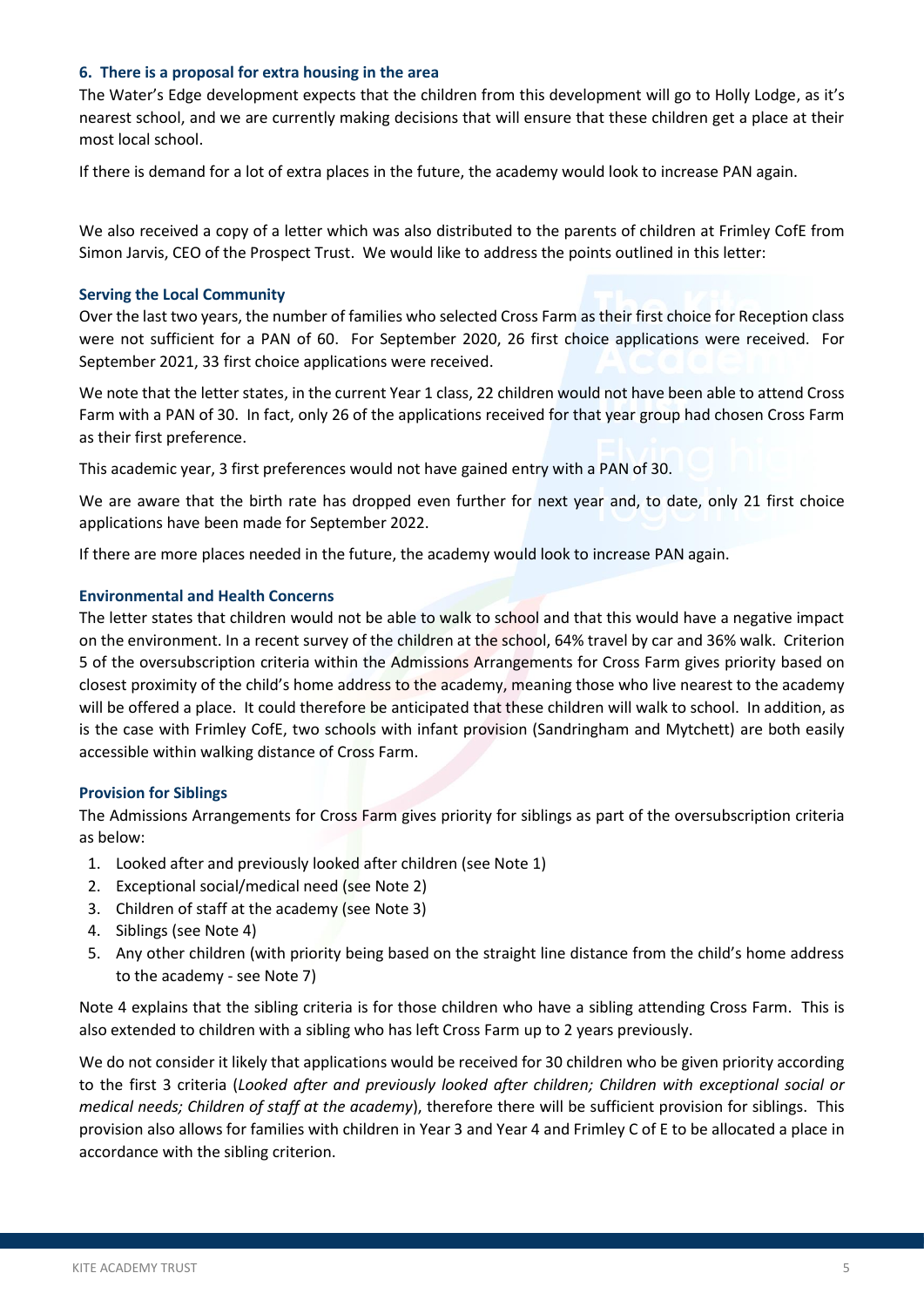# <span id="page-7-0"></span>Supporting Statement - Surrey County Council



#### **Introduction**

The local authority (LA) has a statutory duty to provide a sufficient number of school places to meet demand. Effective pupil place planning is an essential process that enables the LA to work with schools and stakeholders to commission and create high quality school places. These fulfil the requirement to meet the basic need for school places and provide the right level of choice for parents. We undertake a robust and comprehensive approach to pupil place planning that forecasts the numbers of children requiring school places using a trendbased model combining demographics with pupil level information.

#### **Proposal**

Kite Academy Trust is proposing to reduce the PAN of Cross Farm Infant School from 60 to 30 places from September 2023.

#### **Context**

Cross Farm Infant School is a two-form entry infant school, having increased their PAN from 50 in 2018. This small increase had the benefit of equalising a historical PAN which was causing the school organisational challenges in making effective use of resources.

Over the last five years, Surrey has been dealing with a declining birth rate and the forecast for pupils has reduced accordingly. Any additional pupils are as a result of yield from new housing coming forward rather than by underlying demographic demand.

In Surrey, the birth rate reached a low in 2002 before seeing significant increases to reach a peak in 2012 across most areas. **Table 1** shows births in Surrey Heath peaked earlier than the county trend, in 2008, before falling. The birth rate in the borough has now progressively dropped each year since 2015, despite seeing a small increase in 2019. Since the borough peak in 2008, births have dropped by 22.5%.

#### **Table 1 – Birth Rates in Surrey Heath**

| <b>Year</b>             |     |      |      |     |     |     |     |     |     |     |     |     | 2006 2007 2008 2009 2010 2011 2012 2013 2014 2015 2016 2017 2018 2019 2020 |     |     |
|-------------------------|-----|------|------|-----|-----|-----|-----|-----|-----|-----|-----|-----|----------------------------------------------------------------------------|-----|-----|
| No. of<br><b>births</b> | 974 | 1012 | 1029 | 988 | 959 | 974 | 940 | 945 | 932 | 972 | 884 | 865 | 792.                                                                       | 837 | 798 |

**Table 2** shows the predicted number of births in Surrey Heath, based on demographic data from the Office for National Statistics (ONS) and considering estimated population projections and migration factors. This illustrates that the birth rate is expected decrease before largely plateauing from 2022-23 onwards.

#### **Table 2 – Predicted Births in Surrey Heath**

| <b>Birth year (academic)</b>      | 2020-21 | 2021-22 | 2022-23 | 2023-24 | 2024-25 | 2025-26 |
|-----------------------------------|---------|---------|---------|---------|---------|---------|
| <b>Predicted no. of births</b>    | 859     | 844     | 830     | 830     | 829     | 825     |
| <b>Starts Reception in (Sept)</b> | 2025    | 2026    | 2027    | 2028    | 2029    | 2030    |

#### **Pupil Place Forecasts**

The local authority combines birth data with pupil movement trends and housing data to produce a forecast of pupil numbers. Forecasts are at both planning area (groups of schools based on proximity and pupil movement trends) and at borough level to ensure there are sufficient places where they are required.

**Table 3** shows Reception year pupil forecasts for 'Frimley Green, Mytchett and Deepcut', in which Cross Farm is located, and **Table 4** shows 'Frimley and Heatherside' forecasts. Forecasts for the borough of Surrey Heath as a whole are in **Table 5**. The two planning areas are adjacent to one another and pupils can travel easily between the two.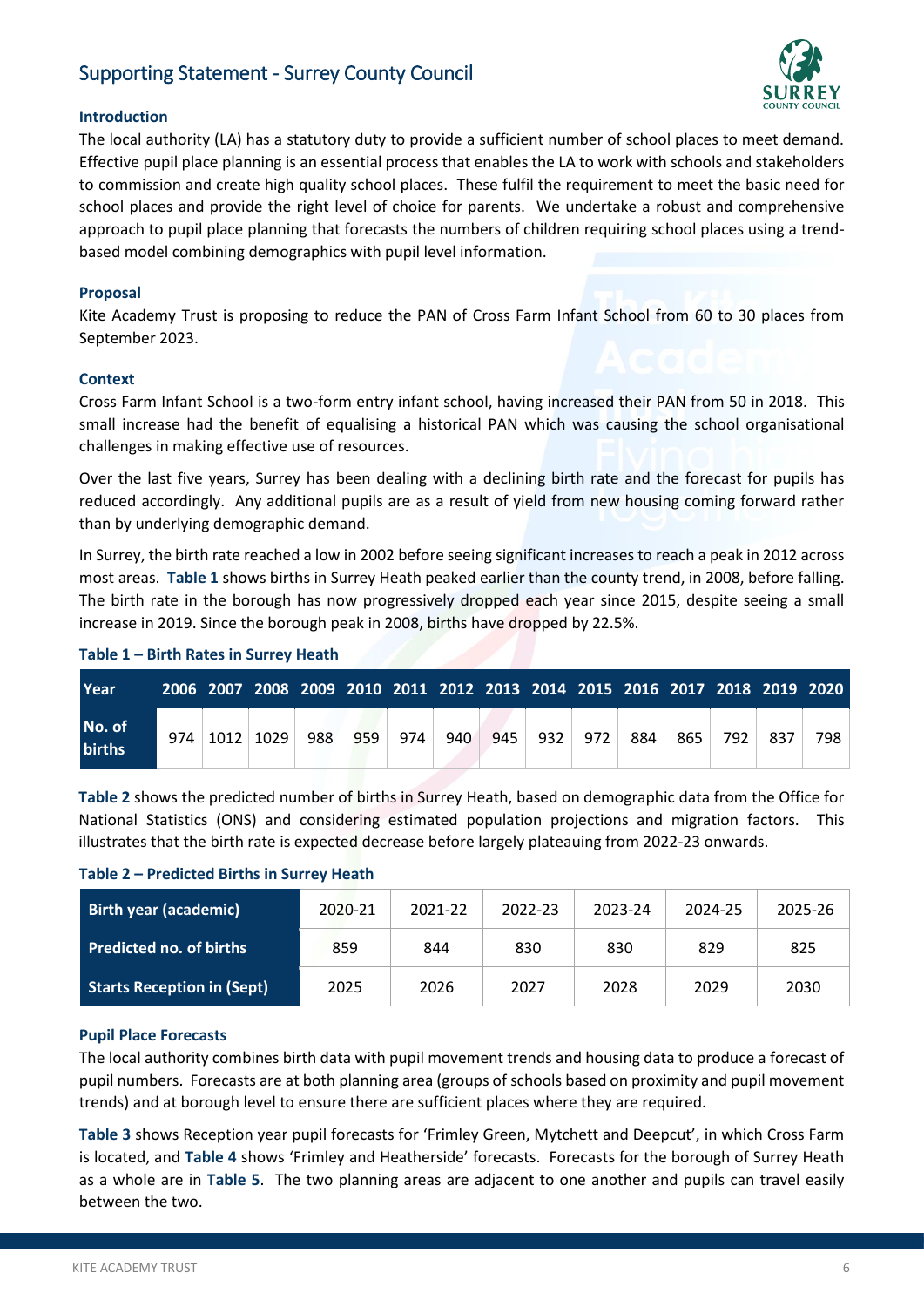

#### **Table 3 Table 4**

|                       |                                   | <b>Frimley Green, Mytchett and Deepcut</b> |                                    |                       | <b>Frimley and Heatherside</b>    |                                    |             |
|-----------------------|-----------------------------------|--------------------------------------------|------------------------------------|-----------------------|-----------------------------------|------------------------------------|-------------|
| <b>School</b><br>year | No. of<br><b>Year R</b><br>pupils | <b>PAN for</b><br>planning<br>area         | <b>Surplus</b><br>no. of<br>places | <b>School</b><br>year | No. of<br><b>Year R</b><br>pupils | <b>PAN</b> for<br>planning<br>area | <b>Surp</b> |
| 2022-23               | 128                               | 150                                        | 22                                 | 2022-23               | 251                               | 300                                |             |
| 2023-24               | 128                               | 150                                        | 22                                 | 2023-24               | 263                               | 300                                |             |
| 2024-25               | 124                               | 150                                        | 26                                 | 2024-25               | 256                               | 300                                |             |
| 2025-26               | 122                               | 150                                        | 28                                 | 2025-26               | 251                               | 300                                |             |
| 2026-27               | 120                               | 150                                        | 30                                 | 2026-27               | 246                               | 300                                |             |
| 2027-28               | 119                               | 150                                        | 31                                 | 2027-28               | 244                               | 300                                |             |
| 2028-29               | 118                               | 150                                        | 32                                 | 2028-29               | 244                               | 300                                |             |
| 2029-30               | 118                               | 150                                        | 32                                 | 2029-30               | 243                               | 300                                |             |
| 2030-31               | 117                               | 150                                        | 33                                 | 2030-31               | 242                               | 300                                |             |

| <b>Frimley and Heatherside</b> |                                   |                                    |                                    |  |  |  |  |  |
|--------------------------------|-----------------------------------|------------------------------------|------------------------------------|--|--|--|--|--|
| <b>School</b><br>year          | No. of<br><b>Year R</b><br>pupils | <b>PAN</b> for<br>planning<br>area | <b>Surplus</b><br>no. of<br>places |  |  |  |  |  |
| 2022-23                        | 251                               | 300                                | 49                                 |  |  |  |  |  |
| 2023-24                        | 263                               | 300                                | 37                                 |  |  |  |  |  |
| 2024-25                        | 256                               | 300                                | 44                                 |  |  |  |  |  |
| 2025-26                        | 251                               | 300                                | 49                                 |  |  |  |  |  |
| 2026-27                        | 246                               | 300                                | 54                                 |  |  |  |  |  |
| 2027-28                        | 244                               | 300                                | 56                                 |  |  |  |  |  |
| 2028-29                        | 244                               | 300                                | 56                                 |  |  |  |  |  |
| 2029-30                        | 243                               | 300                                | 57                                 |  |  |  |  |  |
| 2030-31                        | 242                               | 300                                | 58                                 |  |  |  |  |  |

#### **Table 5**

| <b>Surrey Heath</b>   |                                          |                           |                          |  |  |  |  |  |
|-----------------------|------------------------------------------|---------------------------|--------------------------|--|--|--|--|--|
| <b>School</b><br>year | No. of<br><b>Year R</b><br><b>pupils</b> | <b>PAN</b> for<br>borough | Surplus no.<br>of places |  |  |  |  |  |
| 2022-23               | 901                                      | 1,050                     | 149                      |  |  |  |  |  |
| 2023-24               | 922                                      | 1,050                     | 128                      |  |  |  |  |  |
| 2024-25               | 893                                      | 1,050                     | 157                      |  |  |  |  |  |
| 2025-26               | 877                                      | 1,050                     | 173                      |  |  |  |  |  |
| 2026-27               | 861                                      | 1,050                     | 189                      |  |  |  |  |  |
| 2027-28               | 855                                      | 1,050                     | 195                      |  |  |  |  |  |
| 2028-29               | 852                                      | 1,050                     | 198                      |  |  |  |  |  |
| 2029-30               | 851                                      | 1,050                     | 199                      |  |  |  |  |  |
| 2030-31               | 848                                      | 1,050                     | 202                      |  |  |  |  |  |

The data demonstrates there is to be a predicted surplus of places in the two planning areas and across the entire borough. Please note that, for the purposes of these forecasts, the PAN for Cross Farm is still assumed to be at 60.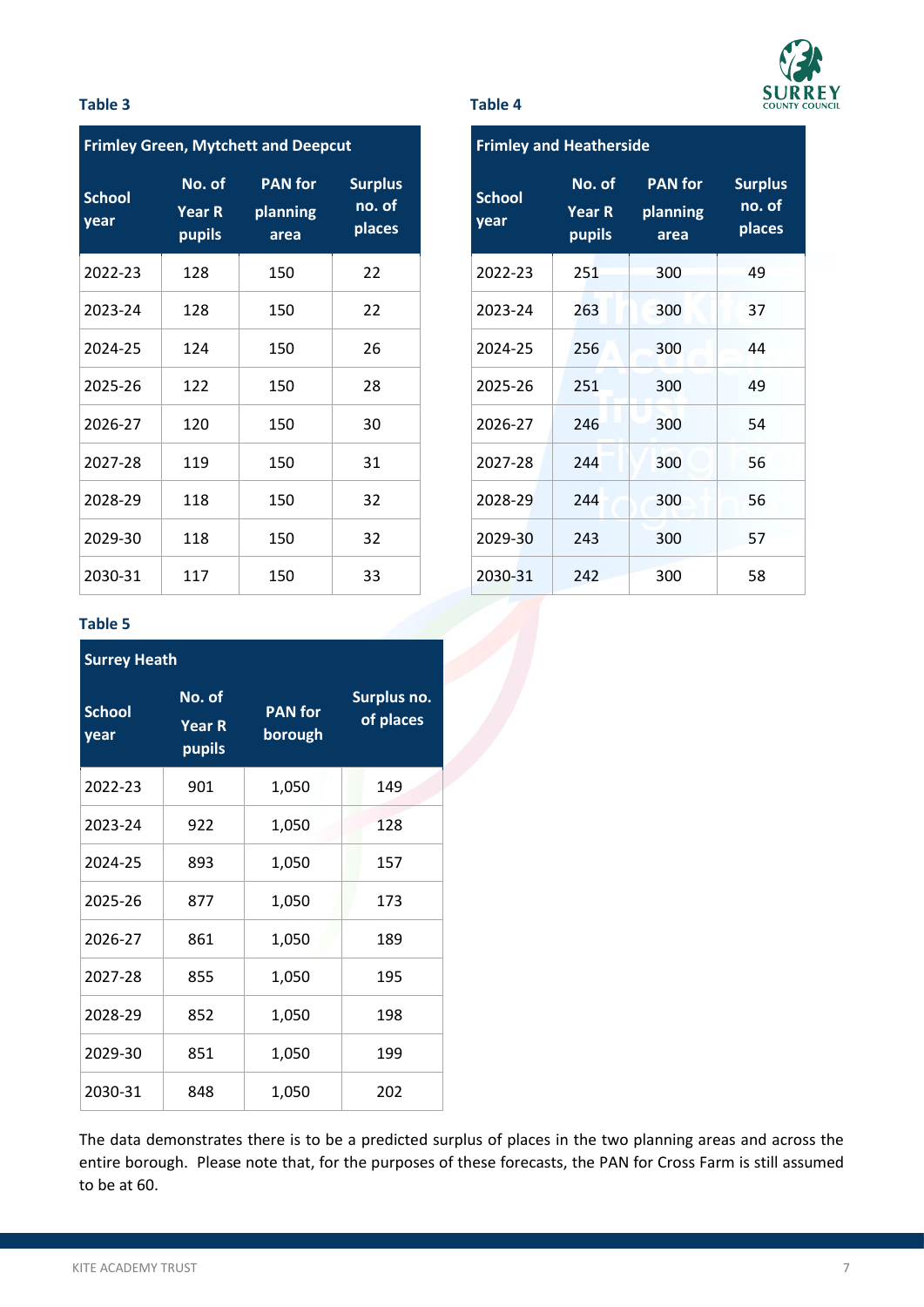

Cross Farm Infant School does not formally feed into any junior school, but the majority of pupils tend to move on to Frimley CofE Junior School, located a short 0.4 miles away. The junior school currently has a PAN of 90 and also takes pupils from Sandringham Infant School (PAN 60).

| <b>Surrey Heath</b>  |               |        |        |        |        |        |                   |
|----------------------|---------------|--------|--------|--------|--------|--------|-------------------|
| <b>Academic Year</b> | <b>Year R</b> | Year 1 | Year 2 | Year 3 | Year 4 | Year 5 | Year <sub>6</sub> |
| 2022-23              | 899           | 939    | 1,020  | 991    | 1,002  | 944    | 1,019             |
| 2023-24              | 921           | 921    | 952    | 1,027  | 1,011  | 1,003  | 963               |
| 2024-25              | 891           | 938    | 931    | 963    | 1,045  | 1,010  | 1,018             |
| 2025-26              | 876           | 907    | 948    | 941    | 978    | 1,042  | 1,024             |
| 2026-27              | 860           | 888    | 913    | 953    | 951    | 971    | 1,052             |
| 2027-28              | 854           | 867    | 890    | 915    | 959    | 942    | 979               |
| 2028-29              | 851           | 860    | 867    | 892    | 922    | 950    | 949               |
| 2029-30              | 848           | 859    | 863    | 871    | 897    | 910    | 957               |
| 2030-31              | 847           | 856    | 861    | 865    | 877    | 887    | 919               |

**Table 6** shows the total pupil place forecasts for the borough of Surrey Heath from Years R to Year 6:

The data in **Table 6** illustrates that although there is some indicative cumulative growth over the planning period, pupil numbers still indicate that the demand going forward from Reception entry 2023 will remain within the total number of places available of 1,020 per year, including the removal of 30 places at Cross Farm.

#### **Impact from Housing Developments**

The greatest impact on the availability of primary school places is expected to stem from the additional pupil yield from new housing developments. The local authority works closely with the boroughs and district planning authorities to ensure accurate housing data is shared and reflected in pupil place forecasts.

Pupil place forecasts therefore include the pupil product expected to stem from new housing in the local area and, as a result, the forecasts suggest that there is likely to be a surplus of places maintained throughout the planning period at both planning area and borough level.

#### **Conclusion**

Taking into consideration the data above, along with knowledge of the local area, the local authority is able to support the school's intention to reduce their PAN to 30. We will be working closely with the school and the academy trust to ensure that this will be sustainable, and we will continue to monitor the number of pupils coming forward. Should the forecasts for the borough and/or planning area change, we will work closely with all the local schools to ensure enough school places are made available where they are needed.